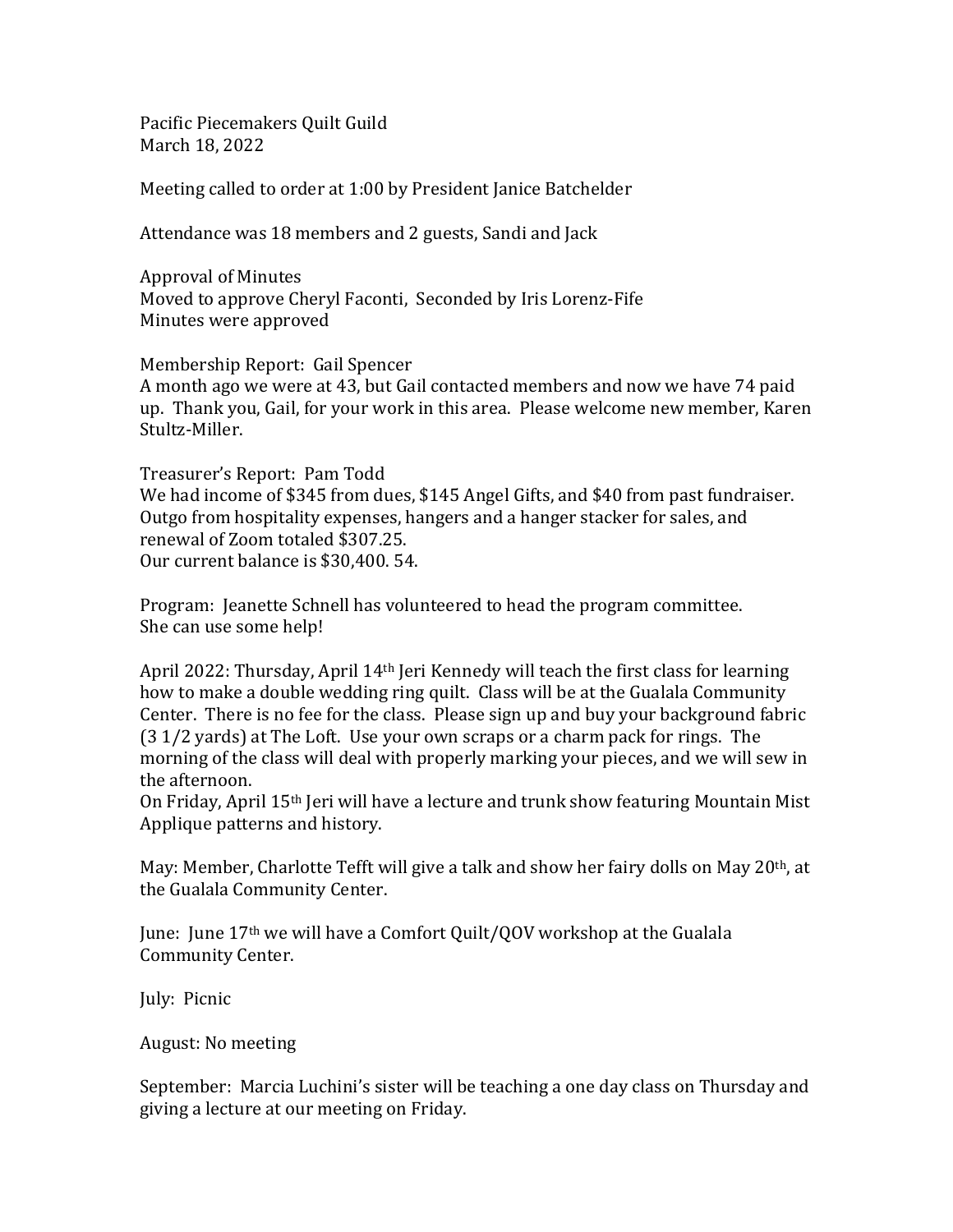Challenge 2022: Della Zita, Sylvia Evans Entry forms are due at GAC by April 29, 2022 Turn in of quilts will be May  $11<sup>th</sup>$  from 11 AM until 2 PM. Hanging the show will take place that day. Reception will be May  $13<sup>th</sup>$ , from  $5 - 7$  PM. Quilts will be picked up on June 6 from 10 AM – 12 noon. We need folks to help with take in and hanging the show. We need a sign up to make hors d'oevres for our reception as well as set up, serve, and clean up. Please email Della or Sylvia to sign up.

Challenge 2023 Jan Carter and Melissa Finley will chair the challenge. Details to be announced.

AIR Quilt 2022: Jan Carter, Barbara Dunsmoor, Cheryl Faconti The quilt will be ready for quilting at the end of March.

AIR Quilt 2023 Volunteers are needed.

AIR/ Winter Wonderland Sales: Judy Riddle Per our monthly tasks, in March Judy received 4 sets of placemats and 20 bowls. April: Coasters May: Aprons June: Quilts Bowls and any other items are welcome at any time!

Comfort Quilts: Marcia Luchini Marcia was not present, though it was reported that we gave out 2 the week before. All types of quilts are needed.

Quilts of Valor (QOV): Sandy Lockhart Sandy made a delivery to the VA hospital in Palo Alto in November. She had to hand them in at the door, as no one can go inside due to COVID.

Community Outreach: Cheryl Faconti No report.

Retreat 2022: Jan Carter

We had fourteen signups. We Zoomed for coffee hour at 10 AM and happy hour at 4 PM each day. We enjoyed sharing our projects. Out of town participants included Sylvia Edwards from Santa Cruz, Lola de Longoria from New Jersey and Trudy Armer from Playa del Rey. Great to see their faces!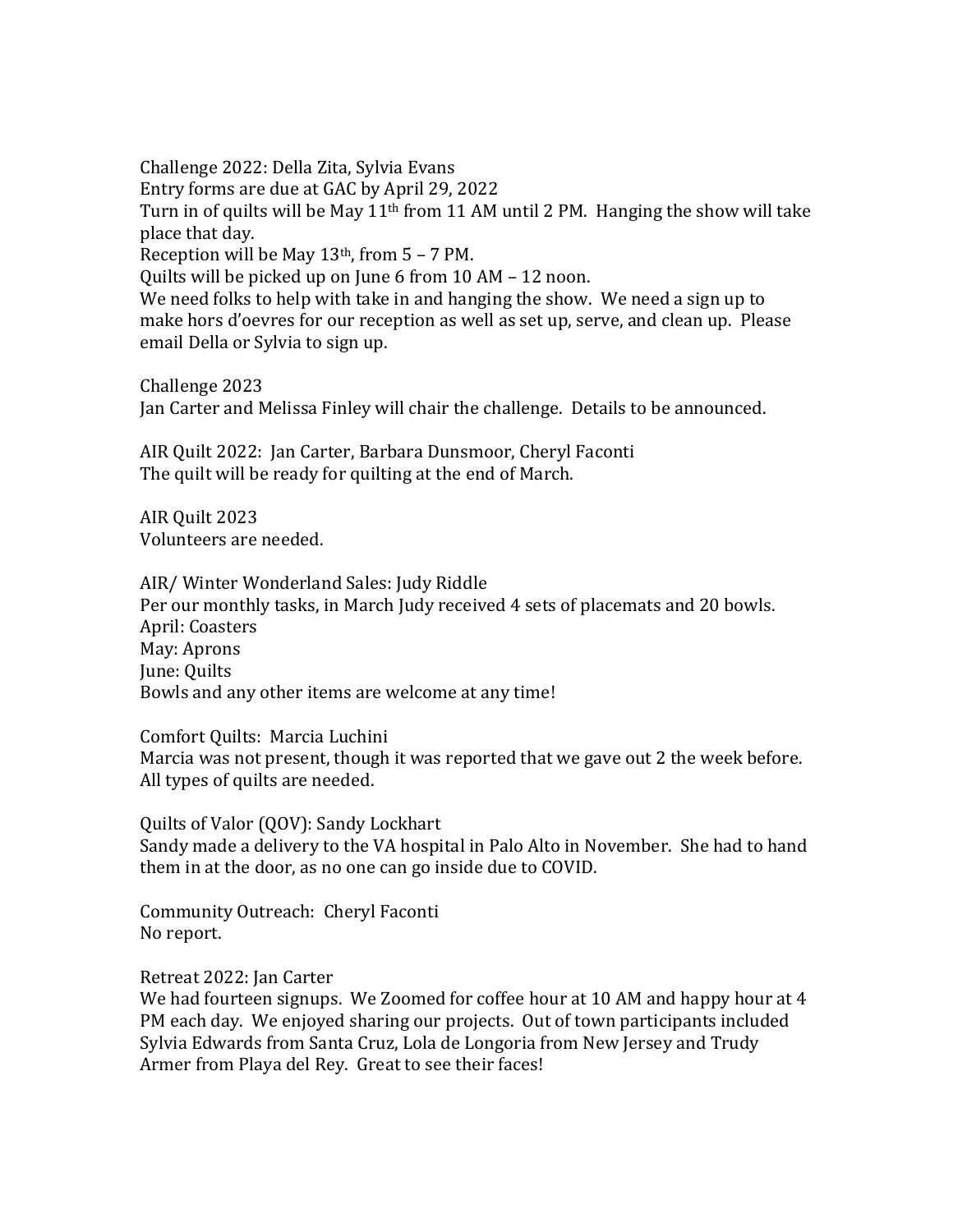Retreat 2023: Jan Carter

Hopefully we will be able to meet in person again. Watch for further information.

Holiday Luncheon: Judy Riddle, Sylvia Evans Judy and Sylvia are exploring the option of going to a restaurant in 2022.

Publicity: Sandy Hughes No report.

Hospitality: Della Zita, Cheryl Faconti, Pam Todd, Sylvia Evans Many thanks to Cheryl Faconti for her two tasty versions of chili. Pam Todd made delicious cornbread. Jeri Kennedy brought Madelines, Gail Spencer made banana bread, Jan Carter brought short bread and cashews, and Mary Hunter brought Ferrero Rocher candies.

## T-shirts: Cheryl Faconti

Cheryl is still working with the provider. Info will be coming out soon regarding ordering protocols. The shirts will be long sleeved and we hope to have them to be worn by those working at our sales.

July Picnic: Jan Carter

Jan has offered to organize our picnic. If members want something other than that please let her know.

Monthly drawing of Gift Certificate from the Loft:

Maryse has generously donated a monthly \$20 gift certificate for those who have contributed items to our sales. This month's winner of the drawing was Francie Angwin.

Library Report: Iris Lorenz Fife No report

New Business:

We still need some officers for 2023. The two current vice presidents will be unable to serve as president in 2023, when Janice steps down. We are asking for someone who is willing to serve as president next year. The past presidents are ready and willing to help out. They include Judy Riddle, Sandy Hughes, Cheryl Faconti, Jan Carter and Janice Batchelder.

Program: Jeanette Schnell has graciously stepped up to work on Program, but she still needs help.

Nametag/Raffle Leader/Greeter: Kathy Mayda

Photographer: Jeanette Schnell has volunteered!

Winter Wonderland Christmas Tree: Vounteer needed

Comfort Quilts: Marcia could use some help!!